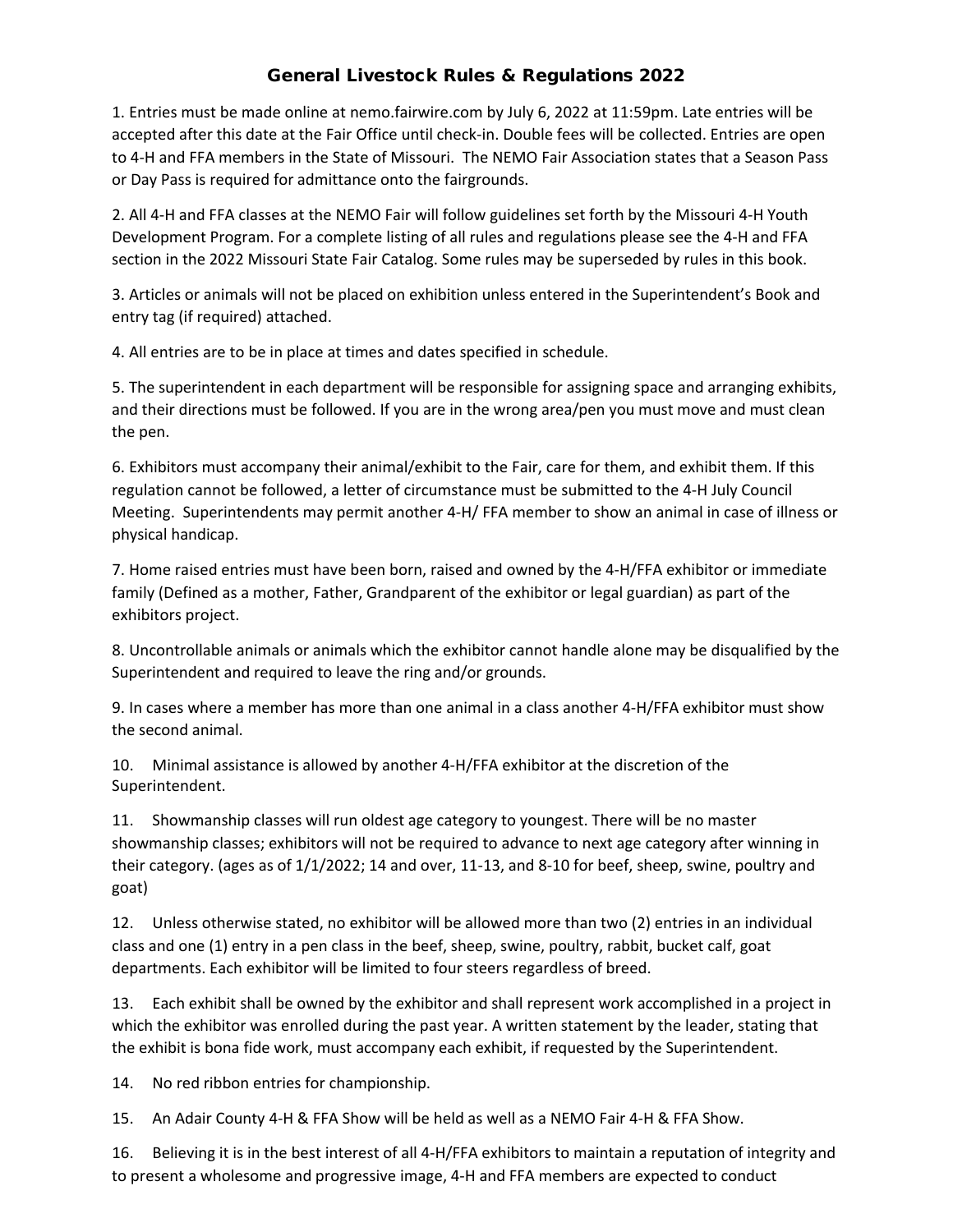themselves according to the best traditions of their respective organizations. Inappropriate conduct, drinking, stealing, vandalism, and indiscreet behavior) WILL NOT BE TOLERATED. Any violation of this rule will be grounds for disqualifying the exhibitor and/or livestock involved. Further, any premium monies earned will be forfeited.

17. All non-exhibitors will be expected to vacate barns by 12 midnight each evening.

18. State Health Regulations will apply to all livestock entries, unless specified otherwise.

19. Exhibitors are not permitted to show the same breed in both 4-H and FFA. For example, if an exhibitor shows Chester White hogs in 4-H, he/ she cannot show Chester White hogs in FFA, or if an exhibitor shows market steers in FFA, he/ she cannot show market steers in 4-H. Animals are designated (4-H or FFA) at the time of entry and may not be switched to another division after entries have been received prior to the Fair.

20. The Adair County Fair states that any exhibitor (4-H/FFA) may only show in one county fair as "in County" in one calendar year. If violated, the exhibitor will accept the punishment set forth by the Joint Fair Committee.

21. 4-H members may exhibit only in projects in which they are enrolled in the current 4-H year.

22. All exhibitors must clean their pens before they will be released by Superintendent. If pens are not cleaned, NO MONITORY awards will be given until the pen is clean and superintendents can deny entry into the fair the following year.

23. Missouri Show Me Quality Assurance (MSMQA): By June 1, 2022, all 4-H exhibitors enrolled in food animal projects including beef, sheep, swine, dairy cattle, meat and dairy goats, rabbits, and poultry must complete the appropriate level of MSMQA certification to be considered an exhibitor in good standing in that project.

24. If the fairgrounds office doesn't have a copy of your SMQA card you are not allowed to show.

25. Treatment of animals (livestock): Failure to properly care for livestock will be grounds for dismissal at superintendent's discretion. No medication can be administered unless by veterinarian. Sick animals will be asked to leave.

26. If you are in the same immediate family and you only have 1 animal per child you will be assigned same pen as sex of animal allows.

27. NO FITTERS RULE: All animals are to be groomed by the 4-H or FFA exhibitor with assistance from immediate family or other 4-H or FFA exhibitors only. (Immediate family is defined as father, mother, brothers, sisters, step-parents, step-siblings, grandparents, aunts, uncles and legal guardians of the exhibitor.) All animals will be groomed in the barns or immediately adjacent to the barns. If a Fitter or a person other than specified in above statement helps prepare the animal for the show ring in any manner, the child's animal and the child will be DISQUALIFIED and asked to leave. Fitter will be asked to leave.

28. All Exhibitors must display a stall card that includes exhibitor name and club name.

29. All registration papers must be in hand. No electronic copies will be accepted.

**Judging** - Competent judges have been secured for all departments.

1. No one shall act as judge for any class in which he or she is exhibiting.